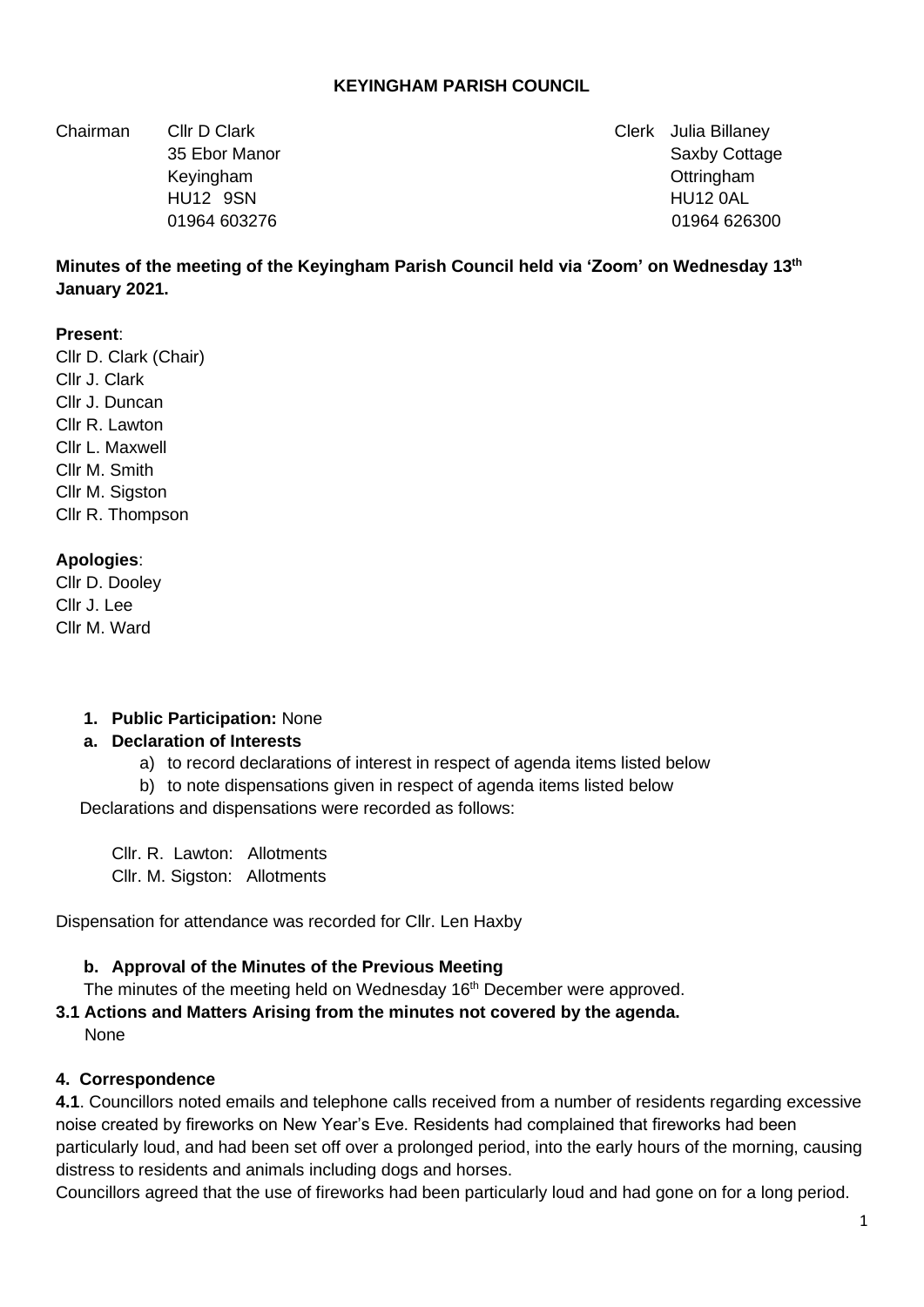It was **resolved** to also include an article in the next edition of the 'Forward' and to place a note on the website requesting consideration and cooperation. **Action Clerk & Cllr Smith**.

**4.2** Council members noted email from [GE] regarding the volume and frequency of the noise form a 'Bird Scarer' on farm-land in the Saltaugh Road area of the village. Councillors agreed that the machinery appeared to be louder and more frequent than generally recommended, referring to NFU guidelines. It was resolved to write to the Farmer to request measures to reduce the noise and frequency of operation. **Action Clerk** 

## **5. Accounts for Payment**

It was **resolved** to pay the following:

# **Accounts received in December2020 for Payment in January 2021**

| Payee                | <b>Description/Reference</b>                                              | <b>Net</b> | <b>VAT</b> | <b>Total</b> | A/C<br>Ref |
|----------------------|---------------------------------------------------------------------------|------------|------------|--------------|------------|
| J Billaney           | Clerk's Salary                                                            |            |            | 973.40       | P01        |
| <b>HMRC</b>          | NI for Clerk for December                                                 |            |            | 74.39        | P01        |
|                      |                                                                           |            |            |              |            |
|                      | <b>Total</b>                                                              |            |            | 74.39        |            |
| BT (STO)             | <b>Business Line for Parish Clerk:</b><br>calls, rental, internet charges | 74.79      | 14.96      | 89.75        | P20        |
| J Billaney           | Zoom Upgrade                                                              | 119.90     | 23.98      | 143.88       | <b>P08</b> |
|                      | <b>Printer Ink</b>                                                        |            |            | 16.00        |            |
|                      | <b>Handicart Pro Litter Picking</b><br>Cart                               | 296.67     | 59.33      | 356.00       | P19        |
|                      | <b>SLCC Membership Renewal</b>                                            | 45.00      |            | 45.00        |            |
|                      | <b>Total</b>                                                              |            | 560.88     |              |            |
|                      |                                                                           |            |            |              |            |
| HAPS (STO)           | <b>Grounds Maintenance</b>                                                | 730.83     | 146.17     | 877.00       | P11        |
|                      | D Kinnear: Street Cleaner                                                 |            |            |              |            |
|                      | Invoice: 30491353                                                         | 60.20      | 12.04      | 72.24        |            |
|                      | Invoice: 30638761                                                         | 90.30      | 18.06      | 108.36       |            |
|                      | Invoice: 30650426                                                         | 90.30      | 18.06      | 108.36       | P32        |
|                      | Invoice: 30687601                                                         | 90.30      | 18.06      | 108.36       |            |
|                      | Invoice: 30650426                                                         | 90.30      | 18.06      | 108.36       |            |
|                      | Invoice: 30674997                                                         | 60.20      | 12.04      | 72.24        |            |
|                      | Invoice: 30662625                                                         | 60.20      | 12.04      | 72.24        |            |
|                      | Invoice: 30699079                                                         | 90.30      | 18.06      | 108.36       |            |
|                      | <b>Total</b>                                                              |            |            | 758.52       |            |
| <b>Water Charges</b> |                                                                           |            |            |              |            |
|                      |                                                                           |            |            |              | P03        |
|                      | <b>Total</b>                                                              |            |            |              |            |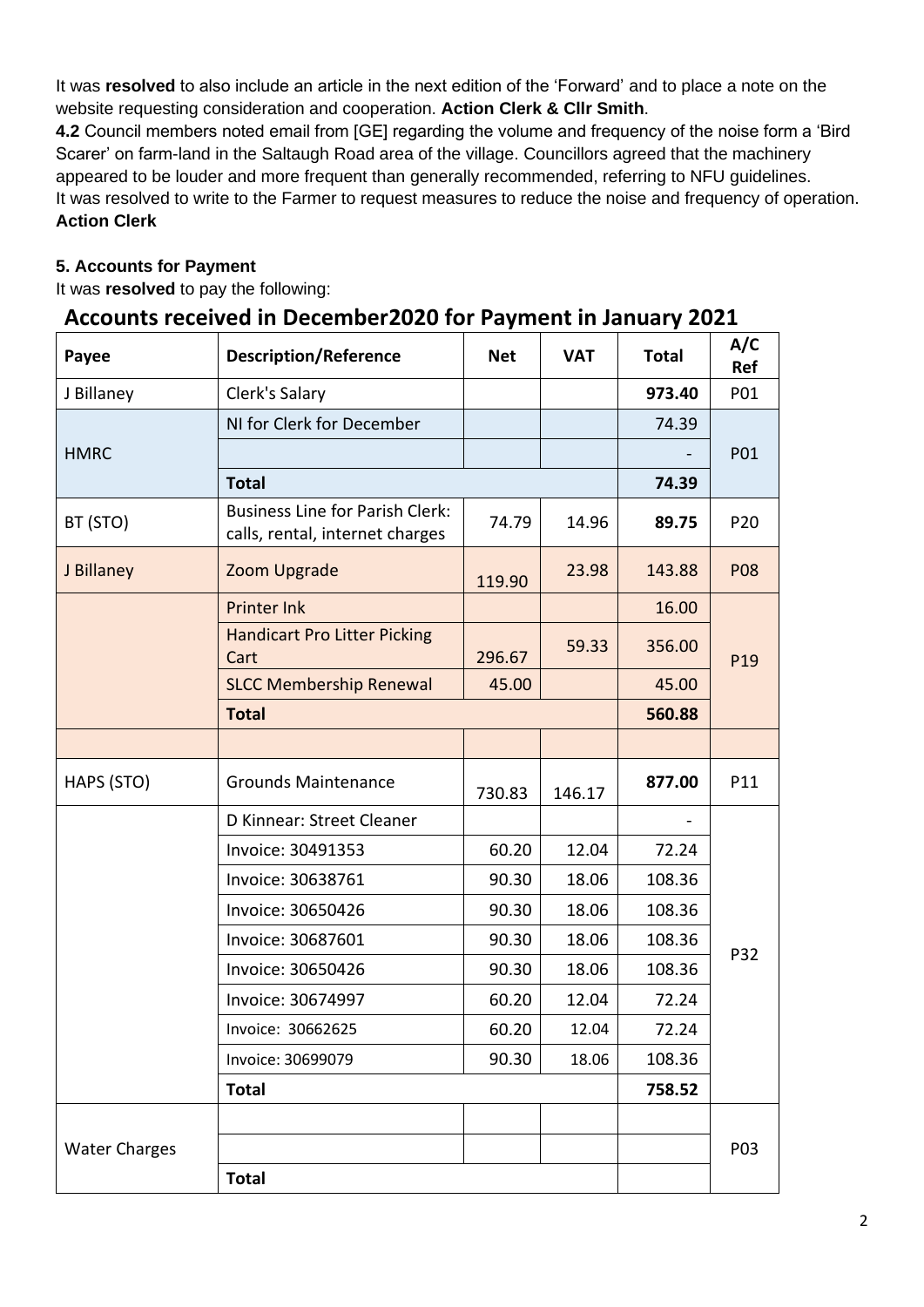| <b>Tower Computers</b> | PC & Laptop Maintenance      |       | 135.00    |                 |
|------------------------|------------------------------|-------|-----------|-----------------|
|                        |                              |       |           |                 |
| Kallkwik               | Parish Magazine issue no 73. | 148.4 | 148.40    | P <sub>23</sub> |
|                        |                              |       |           |                 |
| Feeney Clean           | <b>Cleaning Bus Shelters</b> | 50.00 | 50.00     | <b>P32</b>      |
| <b>Total Payments</b>  |                              |       | £3,667.34 |                 |

## **Receipts**

| Everingham & Sons     | Memorial Stone [SL] | 165.00 |  |
|-----------------------|---------------------|--------|--|
|                       |                     |        |  |
| <b>Total receipts</b> |                     | 165.00 |  |

## 5.1 Request for funding: Keyingham Scouts. *(Item 1.1 of the minutes of 16th December refers)*

It was **resolved** to make a contribution of £300.00 from the PC Budget for Youth Welfare towards the hire of a meeting hall for Keyingham Scouts for the forthcoming year. It was further agreed that funds would be transferred before the end of the financial year to the Village Hall, to be held on account and to be used exclusively by Keyingham Scouts for premises rent for 2021/22.

The Parish Clerk reported that the Council had also received an offer from a private individual offering to make a personal contribution to Keyingham Scouts, equivalent to the remainder of the cost of one year's rent to help the group through this difficult time.

The PC again acknowledged the good work carried out by youth groups in the Village and voiced its support for activities for young people.

5.2 Vikings RLFC Rental for 2020/2021 Council members discussed a potential discount to the rent for the current year, based on the disruption caused by Covid 19 management strategies, lockdowns and Tier Restrictions which had resulted in very limited access to play.

**Action: Clerk** to contact Vikings Treasurer to discuss.

# **6. Planning Matters & Developments:**

There were two new Planning Applications to consider:

- 6.1 20/04047/PLF Erection of a single storey extension to the side and rear of Newland House, Station Road, keyingham HU12 9TU. It was **resolved to support** the application, subject to and taking into consideration any comments from neighbours.
- 6.2 20/11157/HHNOT Erection of a single storey extension extending 6.0m beyond the rear of 'Jessmin', Ottringham Road, Keyingham HU12 9RX. It was noted that the current status of the application indicated non-compliance with planning requirements. Council reserved comments for likely resubmission of plans and **resolved to track** the application.
- **7.** Reports from representatives of Sub-Committees:
	- a. Playing Fields: It was noted that whilst there were no new matters to consider there remained some minor repairs which would need to be progressed following lockdown.
	- b. Allotments: It was noted that letters to allotment holders describing arrangements for the collection of rent for the forthcoming year, which would be due in March, would go out during the first week in February.
	- c. War Memorial: It was noted that the silhouettes of soldiers had been taken inside for storage.
	- *d.* Churchyard: *No new matters to consider*